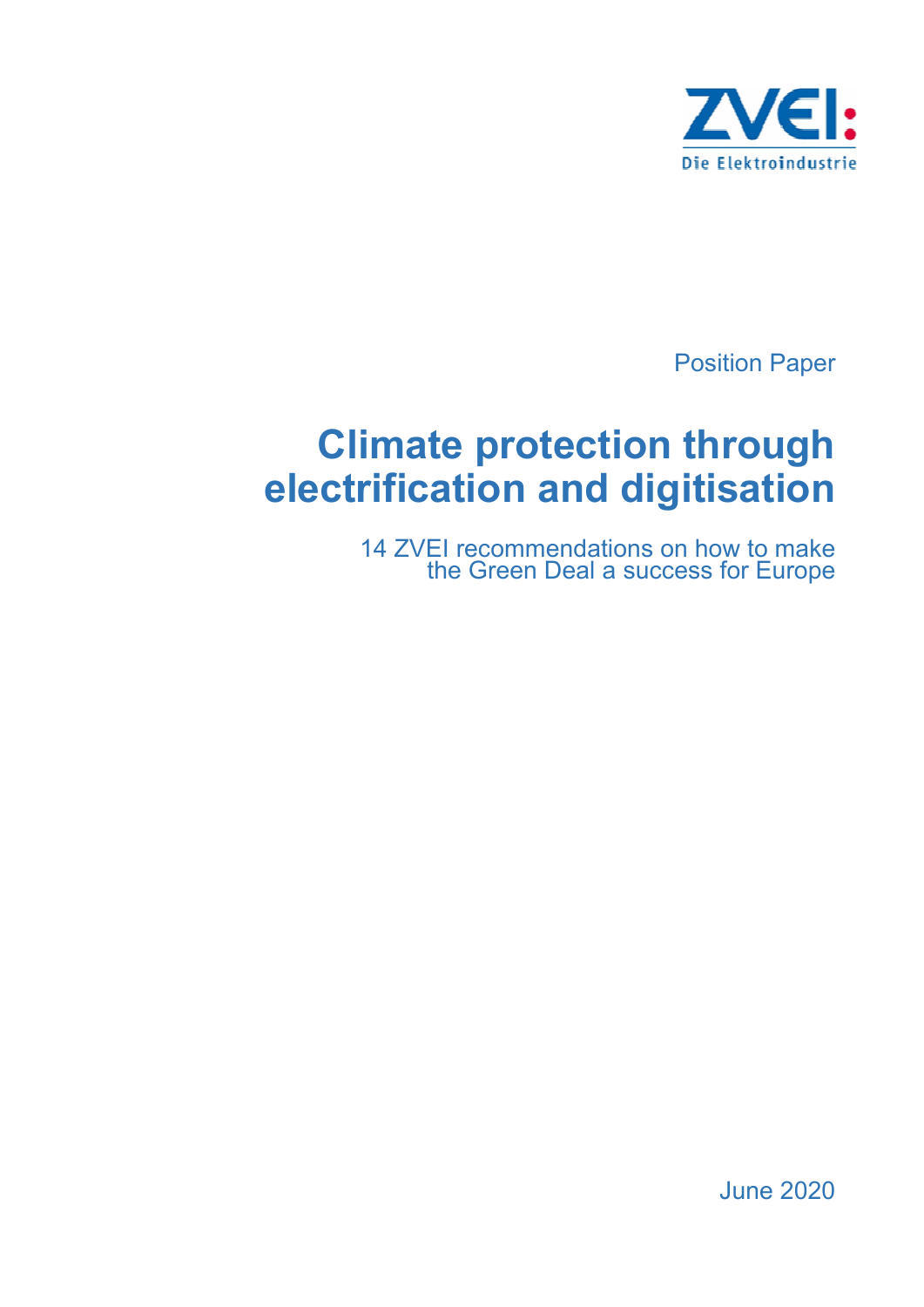# **1. Green Deal means future for Europe**

The ZVEI supports the initiative of the EU Commission to strive for an overall, sustainable approach to reducing greenhouse gases with the Green Deal. The EU Commission's communication on the reconstruction of the European economy of 27 May combines the reconstruction proposals with the necessary impetus for investments in our future. With the Green Deal, important industrial and socio-political directions for Europe must be set now, especially after the Covid 19 crisis. We see the Green Deal as an EU programme in order to strengthen Europe as a location that attracts business and investment, sustainable growth and international competitiveness.

#### **2. The objectives are well defined – now measures have to be taken**

The EU Recovery Action Plan, in which the EU Commission defines its initiatives and measures for a way out of the Covid 19 crisis, takes up the most important long-term proposals of the EU programme on the Green Deal, on digitisation and on industrial policy. In order to implement the Paris Climate Change Agreement, it is necessary to have a substantiated discussion on measures and their decisive implementation. This requires investments on a broad scale - with an ambitious multi-annual financial framework. In addition, more incentives must be created for private investment and cross-border projects (for example through IPCEIs).

#### **3. Start Impact Assessment now**

With a view to the 2030 targets, the EU Commission should quickly launch and complete an impact assessment. The results of the impact assessment should support the rapid implementation of substantial measures. Market participants need answers to questions on practical and unbureaucratic feasibility, effects on complex value-added networks, on trade policy relations, exports and other aspects of energy supply.

#### **4. The Electrical Industry - pioneer and solution provider**

The German electrical industry is both a pioneer and a solution provider. Our more than 1,600 member companies already supply the technologies that help to increase climate protection, energy and resource efficiency and thus to achieve the European targets - together with their customers in the lead markets industry, energy, mobility, health and buildings. Climate protection can only succeed through electrification in conjunction with digitisation.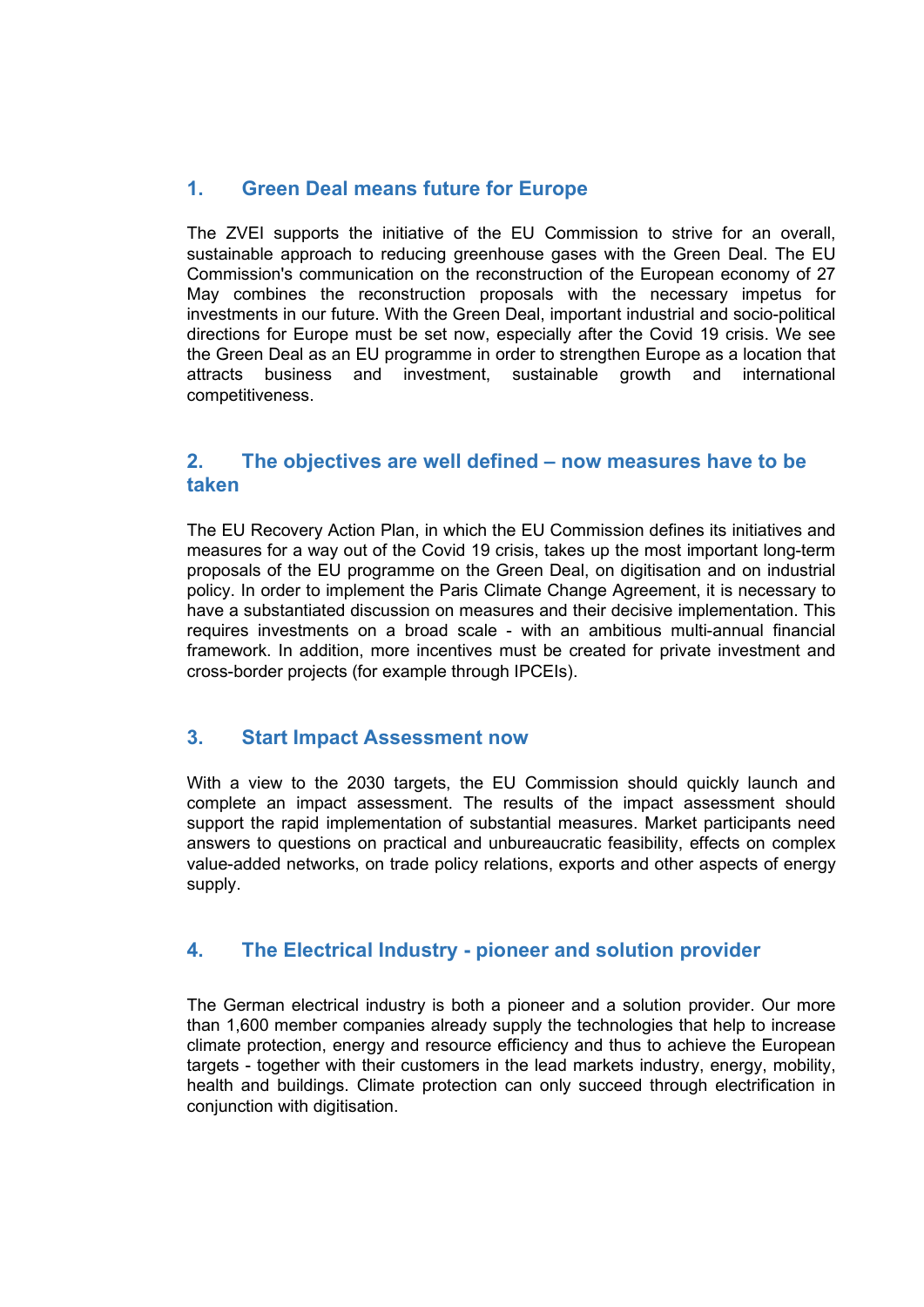## **5. Green and digital transformation must go hand in hand**

The ZVEI supports the goals of the European Green Deal and the Twin Green and Digital Transition mentioned by the EU Commission. The Green Deal and industrial strategy must go hand in hand. We need a triad of climate policy and industrial policy goals (especially when the economy revives after the crisis) in conjunction with effective measures as well as a realistic impact assessment taking into account the costs and thus the affordability of the announced projects.

## **6. Digitisation through better infrastructure and creating data ecosystems**

The ZVEI welcomes the more strategic orientation of the EU initiated by the EU Commission. The digitisation of the economy and society must now proceed with high speed. The Green Deal goals must be more closely linked to the opportunities offered by digitisation. The expansion of digital infrastructures is therefore a basic prerequisite. This requires a stronger bundling of efforts to expand digital infrastructures. The Digital Single Market must therefore be at the centre of post-Corona efforts, including faster nationwide expansion of 5G infrastructure, the development of a data ecosystem, European cloud solutions and data rooms, strengthening of cyber security, digital skills and the development of digital solutions that strengthen our international competitiveness and at the same time contribute to greater independence and resilience of the European value chains.

#### **7. Competitive energy and raw material costs for more electrification**

Even before the Corona crisis, the high level of energy costs reduced the international competitiveness of companies producing in Europe and inhibited electrification in the industry, transport and building sectors. In order to expand the investment scope of companies and promote the conversion of production processes to clean electricity, these burdens must be reduced. The state-induced cost shares in energy prices must be reformed sustainably and adjusted to the climate impact, so that they are being noticeably reduced for climate-neutral energy sources. Furthermore, additional funds must be provided in order to build new sustainable economic structures. Also, bureaucracy must be reduced. More electrification in all sectors can be achieved by adjusting the pricing of energy sources more closely to CO2 emissions.

#### **8. Priority for the development of electricity infrastructure**

Electrification, which is the most cost-effective and energy-efficient means of combating climate change, requires highly reliable, future-proof and intelligent power grids. Those grids must focus on the consumer as a "prosumer" and must be fully tailored to the needs of renewable energies, so that electrification can reach its full potential. Priority should be given to the development of electricity infrastructure – for both distribution and transmission networks - in order to broaden the basis for the further development of renewable energy. Renewable energy industry solutions,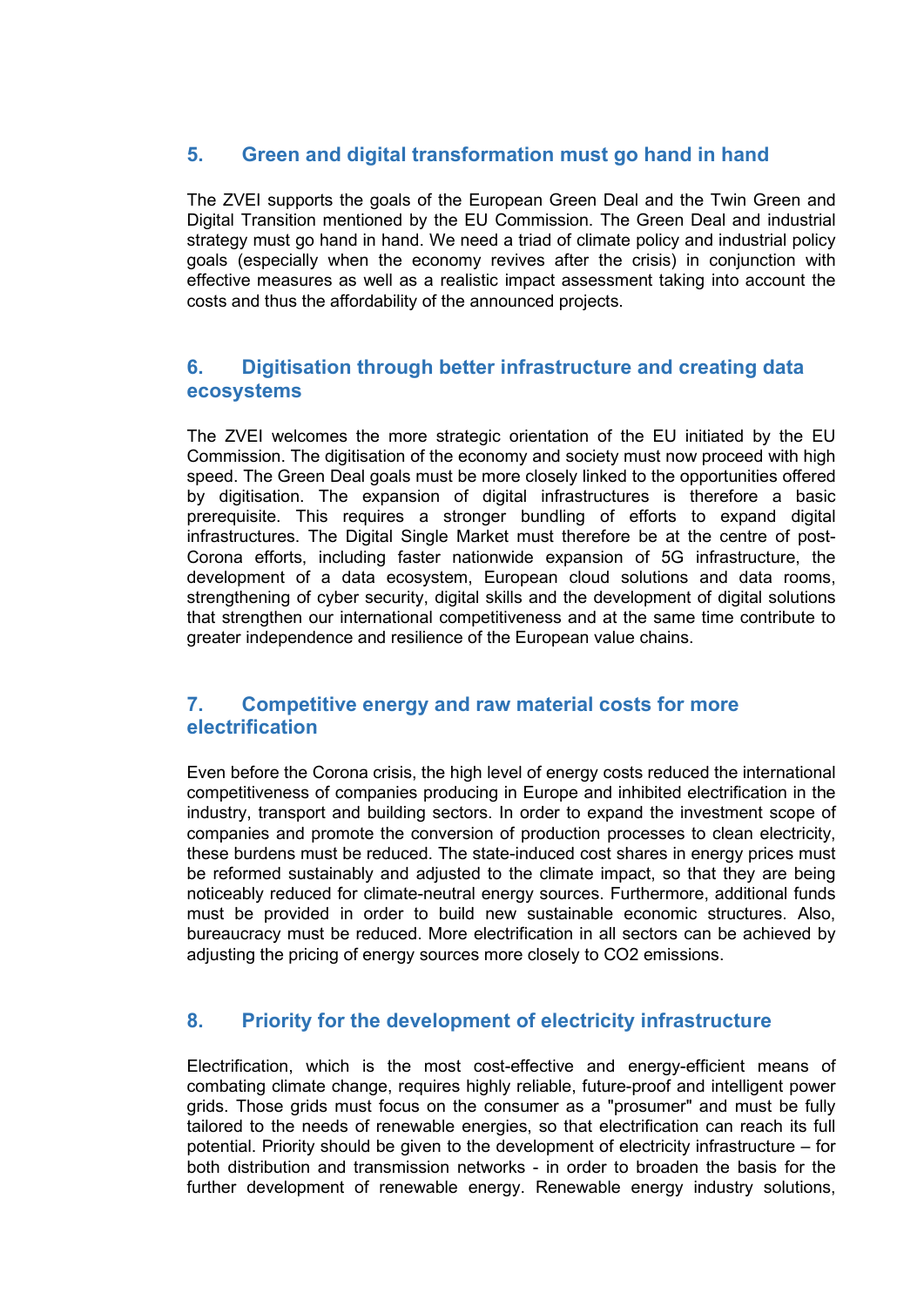flexible, smart and sustainable grids and energy efficiency solutions work hand in hand and can save local jobs across Europe. The timely creation of an electricity infrastructure based on renewable energies (new grid construction and renovation alike) should therefore be the focus of the forthcoming revision of the Regulation on Trans-European Energy Infrastructure. This will make Europe more attractive as a business location for companies from all over the world.

#### **9. Holistic approach for emissions trading for all sectors**

For each sector, CO2 emissions must be priced at a level that can be planned in the long term on the basis of the economic costs per tonne of CO2 emitted. This CO2 pricing must be compatible with the current ETS and must not lead to double taxation. The pricing of the heating and transport sectors is central to this. The aim must be to make CO2 emissions more expensive and clean electricity cheaper - this is the only way to create incentives to switch from fossil fuels to renewables.

#### **10. Carbon Border Adjustments**

If the conventional instruments of free allocation and electricity price compensation are not sufficient for full carbon leakage protection, an additional border adjustment can also be examined without any fixed expectations regarding to the outcome, which must be designed in a WTO-compatible and practicable manner.

# **11. Only global climate protection will be effective**

Climate protection is one of our most important global challenges. Climate protection requires international cooperation and coordination on the basis of the Paris Climate Convention. With a view to COP26, which has been postponed until 2021, this time slot must now be used for intensive negotiations at global level, especially with China, as planned by the German Federal Government as part of the German EU Council Presidency in the second half of 2020. Europe can play a pioneering role in climate protection - but the effectiveness of the measures depends on international agreement.

#### **12. Hydrogen will become Europe's most important raw material**

We need a European hydrogen ecosystem. Without this infrastructure, far-reaching decarbonisation will not be possible. This requires measures on both the supply and the demand side and in transport. On the supply side, we need to invest more in renewable energies - the onshore and offshore potential in Europe alone is not enough. We need more imports and an international strategy for this - but also better promotion of domestic energy production, for example through PV systems on new buildings and in the renewal of rooftops. On the transport side, we need to adapt the existing gas networks and, where necessary, build hydrogen infrastructure. The issues of hydrogen bonding and grid connection must be resolved. In addition, the processing of hydrogen into synthetic fuels must be promoted. On the demand side, we must focus on specific projects in the areas of industry, mobility, energy /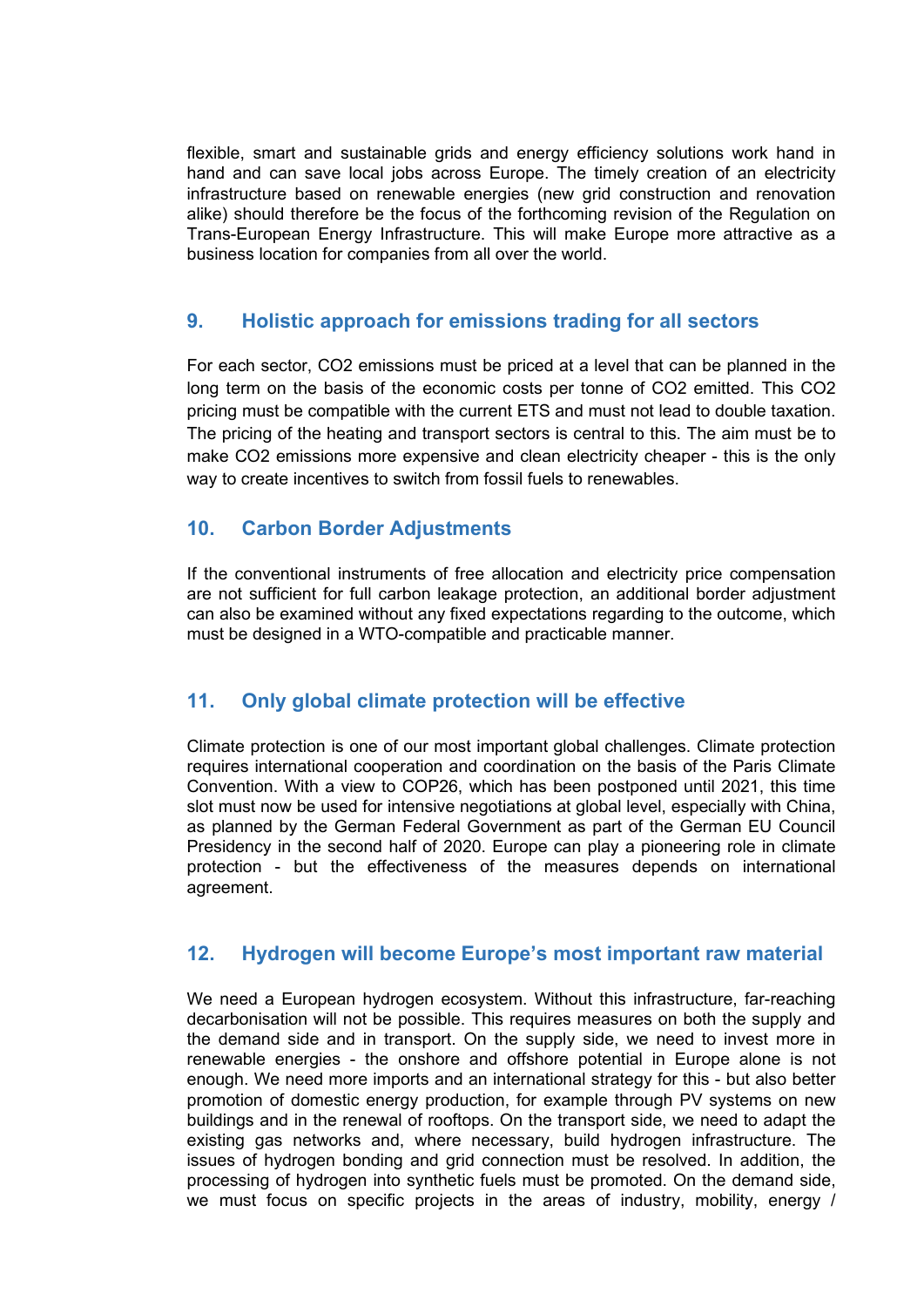electricity networks and hydrogen as a storage medium. The ZVEI therefore welcomes the work of the Clean Hydrogen Strategy and Alliance.

#### **13. We need to set up a "renovation wave" for buildings**

The European building stock has a key role to play in achieving the 2050 climate change objectives. The EU Commission rightly proposes a "renovation wave" in its Recovery Action Plan. As the largest energy consumer, the focus in the building sector is on measures for decarbonisation, on the increasing integration of decentralised renewable energies and on the realisation of energy-saving potential. However, buildings do not always have the necessary electrical infrastructure to integrate renewable energies, energy storage, building automation, energy management or charging points for e-vehicles. It is urgently necessary to make electrical systems in buildings future-proof and sustainable for the necessary technological modernization and to enable the achievement of climate protection goals in conjunction with the electricity, heating/cooling and transport sectors. Buildings are thus right in the focus of the sector integration ("system integration") and can connect the areas of energy production, mobility and heating via the energy carrier electricity. The public sector must play a pioneering role in this field.

#### **14. There must be a holistic approach to mobility**

Europe needs comprehensive mobility concepts. In addition to temporary measures for the start-up of the entire consumer cycle, measures to accompany the economy, especially in research and innovation (investment in hydrogen, eFuels, networked automated driving, key technologies (AI)) are essential - for example through the Connecting Europe programme and InvestEU. The massive expansion of the electric charging infrastructure in Europe over the next few years - as envisaged in the EU Recovery Action Plan - is the right approach to promote sustainable mobility and complement existing transport solutions.